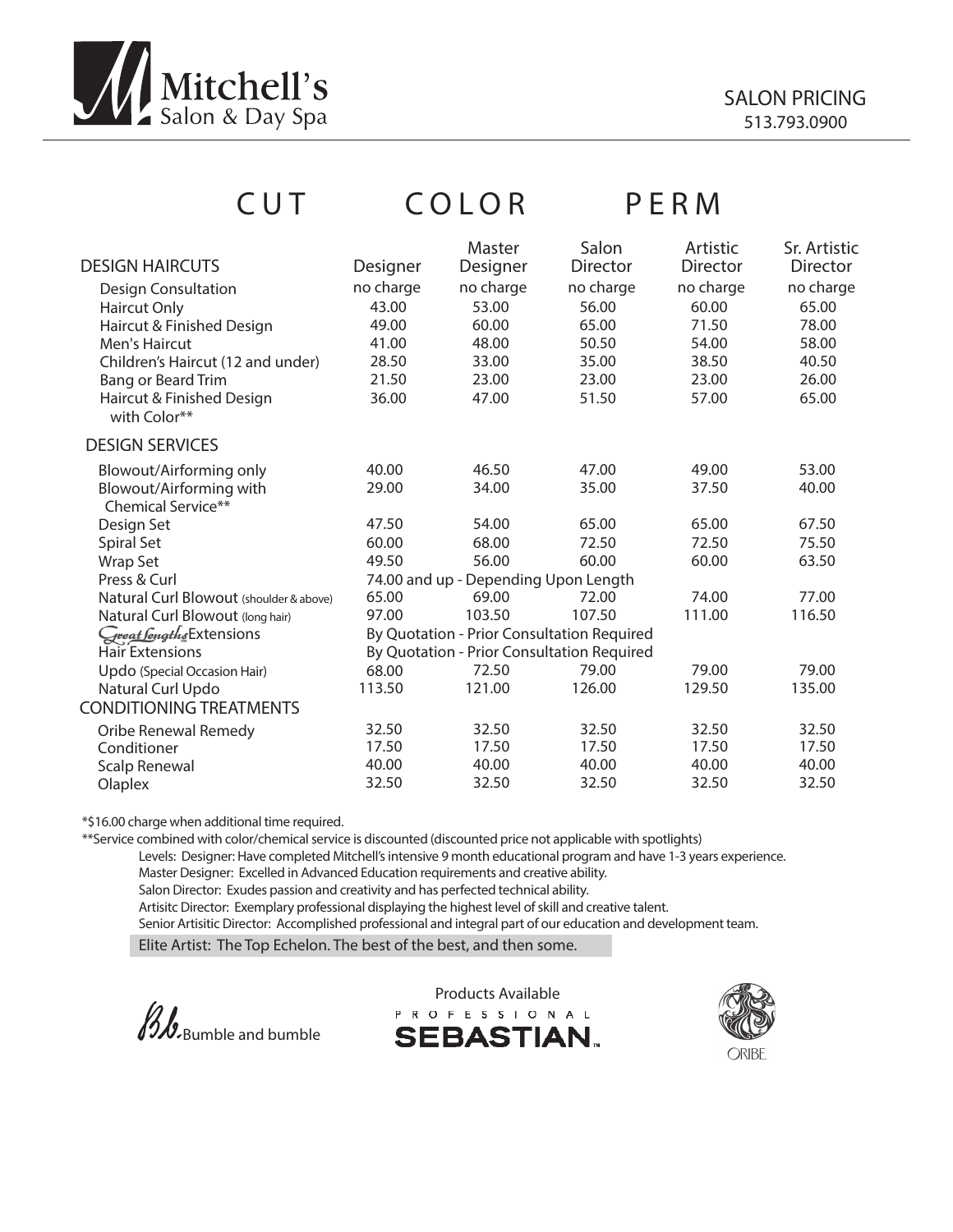

| <b>DESIGN PERMANENT WAVES</b>                                                                          | Designer         | Master<br>Designer                                          | Salon<br><b>Director</b> | Artistic<br><b>Director</b> | Sr. Artistic<br>Director |
|--------------------------------------------------------------------------------------------------------|------------------|-------------------------------------------------------------|--------------------------|-----------------------------|--------------------------|
| <b>Design Permanent Wave</b>                                                                           | 129.50           | 142.50                                                      | 157.00                   | 168.00                      | 180.00                   |
| Design Permanent Wave - Long Hair                                                                      | 140.00           | 154.00                                                      | 169.50                   | 181.50                      | 194.00                   |
| <b>Partial Permanent Wave</b>                                                                          | 119.00           | 130.50                                                      | 144.00                   | 154.00                      | 164.50                   |
| Extra Permanent Wave solution needed                                                                   | 39.00 Additional |                                                             |                          |                             |                          |
| <b>Custom Wrap</b>                                                                                     |                  | By Quotation - Prior Consultation Required                  |                          |                             |                          |
| Haircut & Finished Design w/perm service*                                                              | 33.00            | 40.50                                                       | 43.50                    | 46.00                       | 48.00                    |
| <b>RELAXER SERVICES</b>                                                                                |                  |                                                             |                          |                             |                          |
| Virgin Perm Relaxer w/ Haircut                                                                         | 151.50           | 169.50                                                      | 176.00                   | 176.00                      | 176.00                   |
| Virgin Long Hair Relaxer w/ Haircut                                                                    | 171.00           | 190.00                                                      | 196.00                   | 196.00                      | 196.00                   |
| Perm Relaxer Retouch                                                                                   | 104.00           | 114.00                                                      | 121.50                   |                             | 121.50                   |
| Partial Perm Relaxer                                                                                   | 60.00            | 72.50                                                       | 79.00                    | 121.50<br>79.00             |                          |
| *Note: Permanent Wave prices do not include haircut, finished design or conditioning unless indicated. |                  |                                                             |                          |                             | 79.00                    |
| <b>SMOOTHING TREATMENT</b>                                                                             |                  |                                                             |                          |                             |                          |
|                                                                                                        |                  |                                                             |                          |                             |                          |
| Keratin Smoothing Treatment                                                                            | 135.00           | 375.00 and Up - Prior Consultation & \$50 Deposit required* |                          |                             |                          |
| <b>Keratin Express</b>                                                                                 |                  |                                                             |                          |                             |                          |
| *Purchase of recommended home care products required to quarantee service results.                     |                  |                                                             |                          |                             |                          |
| *COLOR SERVICES                                                                                        |                  |                                                             |                          |                             |                          |
| Virgin Foil Highlighting                                                                               | 146.00           | 164.00                                                      | 171.50                   | 180.50                      | 188.00                   |
| Foil Highlighting (entire head)                                                                        | 135.00           | 152.50                                                      | 159.00                   | 166.50                      | 173.00                   |
| Balayage / Ombre                                                                                       | 209.50           | 230.00                                                      | 241.00                   | 244.00                      | 249.50                   |
| Vivid Color                                                                                            | 74.50            | 82.00                                                       | 90.50                    | 97.00                       | 103.50                   |
| Tri-Color Foiling                                                                                      | 176.00           | 194.50                                                      | 202.00                   | 208.50                      | 216.00                   |
| Spotlights (15 foils or less)                                                                          | 60.50            | 68.00                                                       | 70.00                    | 73.50                       | 75.50                    |
| Partial Foil Highlighting (front of head)                                                              | 117.50           | 129.50                                                      | 136.00                   | 140.50                      | 146.00                   |
| Partial Foil with Overlay                                                                              | 133.00           | 144.50                                                      | 152.50                   | 155.50                      | 160.00                   |
| <b>Color Between Foils</b>                                                                             | 70.00            | 74.50                                                       | 78.00                    | 78.00                       | 81.00                    |
| Foil with Color Overlay                                                                                | 148.00           | 166.50                                                      | 173.00                   | 180.50                      | 187.00                   |
| Permanent Color - Virgin Hair                                                                          | 102.50           | 113.50                                                      | 116.50                   | 119.00                      | 121.00                   |
| Permanent Color - Virgin Long Hair                                                                     | 113.50           | 124.00                                                      | 127.50                   | 130.50                      | 133.00                   |
| Permanent Color Retouch                                                                                | 78.00            | 86.50                                                       | 89.50                    | 89.50                       | 89.50                    |
| Semi-Permanent Color                                                                                   | 74.50            | 81.00                                                       | 82.00                    | 82.00                       | 83.00                    |
| Double Process Blonding - Virgin Hair                                                                  | 120.00           | 136.00                                                      | 142.50                   | 142.50                      | 142.50                   |
| Double Process Blonding - Virgin Long Hair                                                             | 137.00           | 154.50                                                      | 161.00                   | 161.00                      | 161.00                   |
| Double Process Blonding Retouch                                                                        | 101.50           | 110.00                                                      | 112.50                   | 112.50                      | 112.50                   |
| Foiling - Extra Color                                                                                  | 30.00 Partial    | 35.50 Whole Head                                            |                          |                             |                          |
| Corrective Calor                                                                                       |                  |                                                             |                          |                             |                          |

Corrective Color Director, Artistic Director or Senior Artistic Director by Quote

\*Note: Prices for color services do not includehaircut, finished design or conditioning.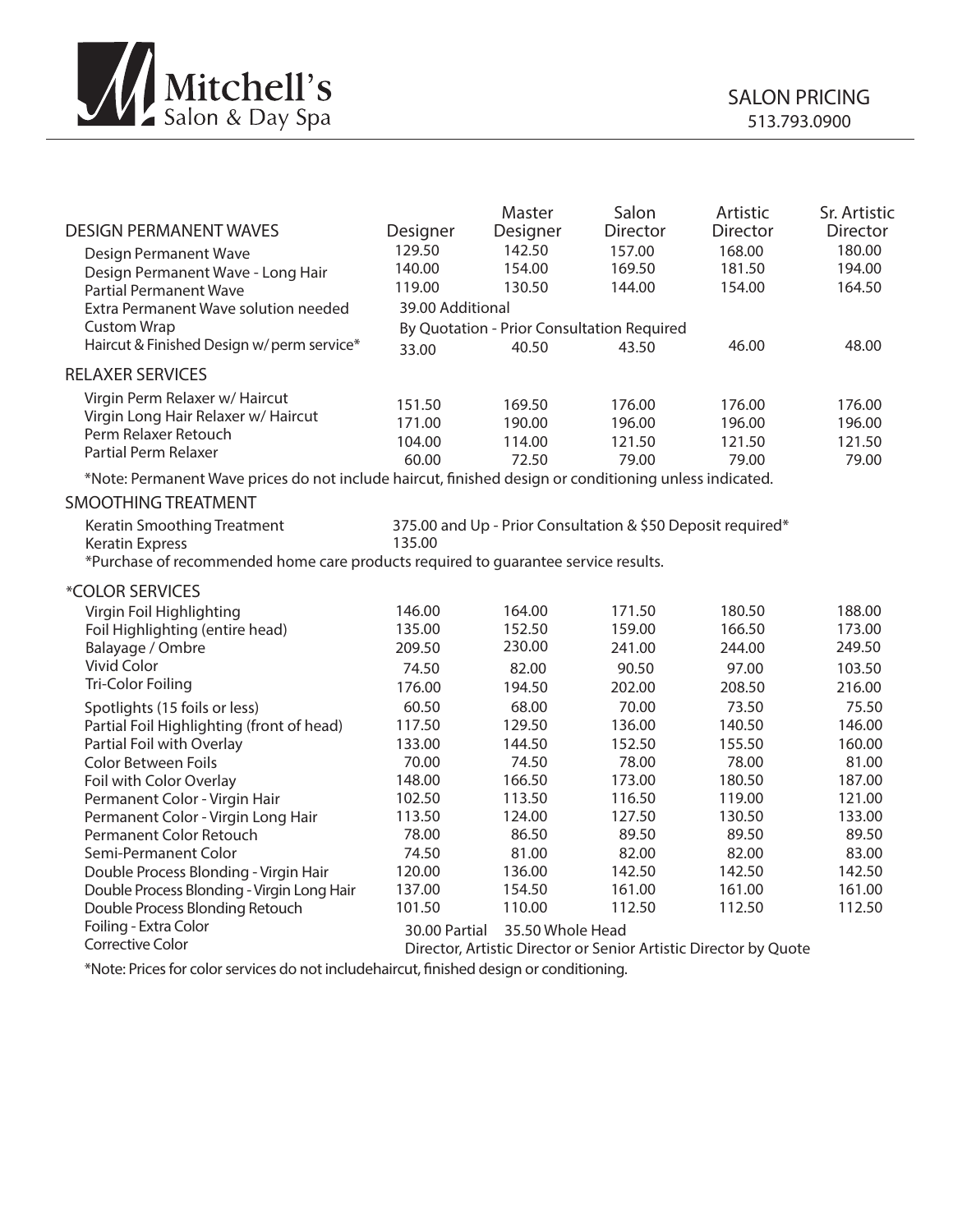

# NAILS WAXING COSMETICS

|                                        | Nail       | <b>Master Nail</b> | Nail     | <b>Artistic Nail</b> | Sr. Artistic         |
|----------------------------------------|------------|--------------------|----------|----------------------|----------------------|
| <b>NAILS</b>                           | Technician | Technician         | Director | Director             | <b>Nail Director</b> |
| <b>Women's Manicure</b>                | 27.50      | 29.00              | 30.00    | 32.50                | 34.50                |
| <b>Extended Wear Manicure</b>          | 45.00      | 46.50              | 47.50    | 50.00                | 52.00                |
| Spa Manicure                           | 43.00      | 47.00              | 51.00    | 54.50                | 59.00                |
| Men's Manicure                         | 26.50      | 27.50              | 29.00    | 31.50                | 33.50                |
| Child's Manicure (12 years and under)  | 24.00      | 25.00              | 26.50    | 29.00                | 31.50                |
| <b>Collagen Infused Manicure</b>       | 40.50      | 42.00              | 43.00    | 45.50                | 47.50                |
| <b>Hot Stone Manicure</b>              | 56.00      | 57.00              | 58.50    | 60.50                | 63.00                |
| Polish Change - Fingernails            | 20.00      | 21.50              | 22.50    | 25.00                | 26.50                |
| Acrylic or Gel Nails - Full Set        | 70.00      | 76.00              | 82.00    | 88.50                | 95.50                |
| Fill In                                | 46.50      | 49.50              | 53.00    | 56.00                | 60.00                |
| Overlay                                | 55.00      | 61.50              | 74.50    | 80.00                | 86.00                |
| Forever French - Full Set              | 79.00      | 85.00              | 90.50    | 97.00                | 104.00               |
| Fill In                                | 55.00      | 59.00              | 61.50    | 65.50                | 69.50                |
| Overlay                                | 67.00      | 73.50              | 79.50    | 93.00                | 100.00               |
| <b>Artificial Buff &amp; Polish</b>    | 25.00      | 26.50              | 29.00    | 31.50                | 33.50                |
| Artificial Full Nail/Nail Mend         | 11.50      | 12.50              | 13.50    | 14.50                | 15.50                |
| Artificial Nail Removal w/ Manicure    | 47.50      | 48.50              | 49.50    | 53.00                | 56.50                |
| <b>Collagen Infused Hand Treatment</b> | 13.00      | 13.00              | 13.00    | 13.00                | 13.00                |
|                                        |            |                    |          |                      |                      |
| <b>PEDICURES</b>                       |            |                    |          |                      |                      |
| Signature Whirlpool Pedicure           | 67.00      | 73.00              | 78.00    | 89.50                | 95.50                |
| Spa Pedicure                           | 78.00      | 82.50              | 87.50    | 89.00                | 94.50                |
| <b>Wellness Pedicure</b>               | 105.50     | 110.50             | 115.50   | 127.50               | 133.50               |
| Men's Signature Pedicure               | 63.00      | 69.00              | 73.00    | 87.00                | 93.50                |
| <b>Extended Wear Pedicure</b>          | 84.50      | 90.50              | 95.50    | 107.00               | 113.00               |
| Collagen Infused Pedicure              | 80.00      | 86.00              | 91.00    | 102.50               | 108.50               |
| Hot Stone Pedicure                     | 101.00     | 107.00             | 112.00   | 123.50               | 129.50               |
|                                        |            |                    |          |                      |                      |
| <b>Express Pedicure</b>                | 51.00      | 55.00              | 58.50    | 62.50                | 67.50                |
| Polish Change - Toes                   | 29.00      | 31.50              | 35.00    | 42.00                | 45.50                |
| Extended Wear Polish Change - Toes     | 47.00      | 49.00              | 53.50    | 60.00                | 65.00                |
| Manicure / Pedicure Combo              | 85.50      | 92.50              | 97.00    | 109.50               | 118.00               |
|                                        |            |                    |          |                      |                      |

\*Nail Trainee Services & Pricing Offered Based on Availability.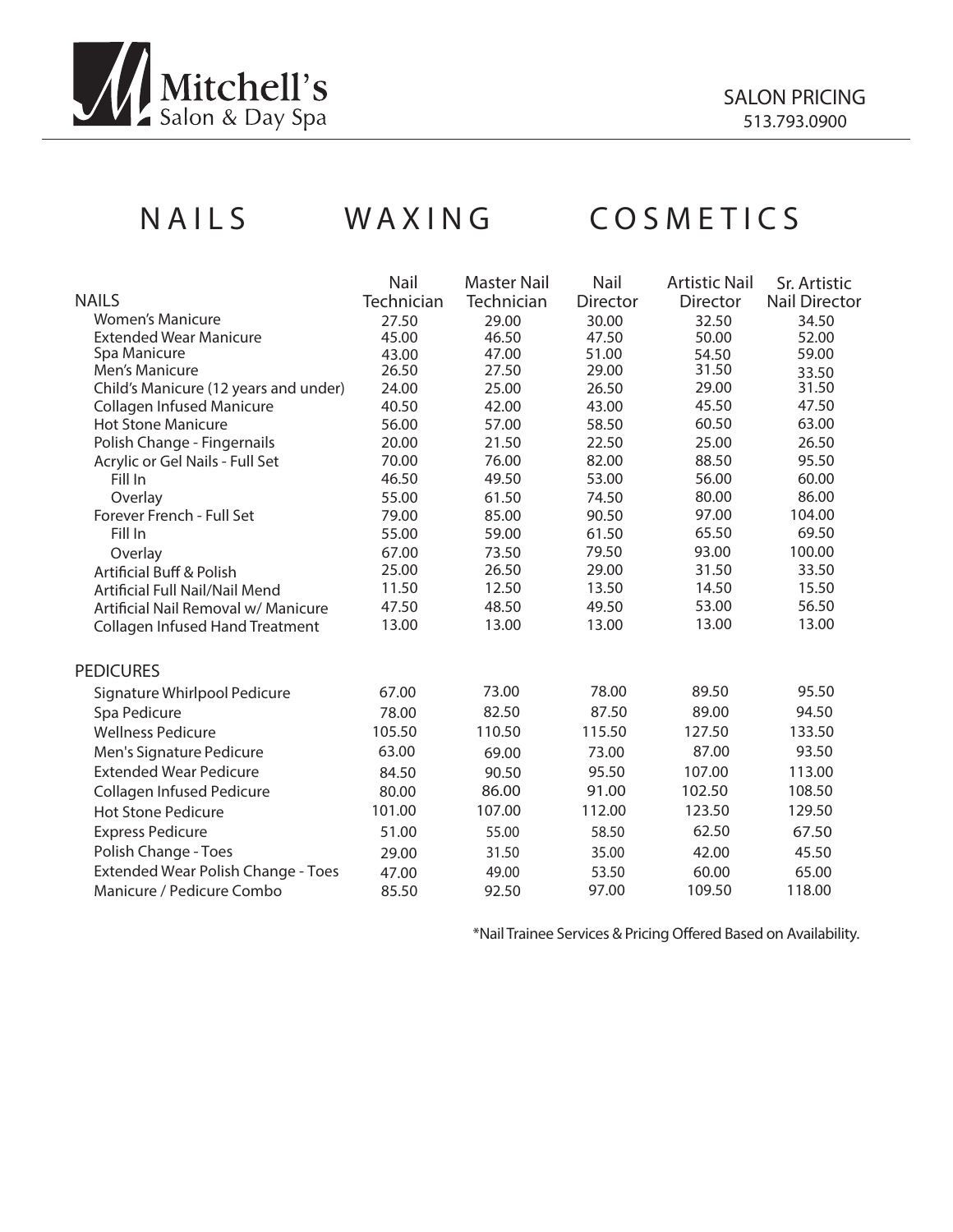

| <b>HAIR REMOVAL SERVICES</b>                    | Esthetician  | Master<br>Esthetician | Esthetic<br><b>Director</b> | Artistic<br><b>Director</b> | Sr. Artistic<br><b>Director</b> |
|-------------------------------------------------|--------------|-----------------------|-----------------------------|-----------------------------|---------------------------------|
| <b>Brow Tint</b>                                | 29.50        | 29.50                 | 29.50                       | 29.50                       | 29.50                           |
| <b>Brow Tint with Brow Wax</b>                  | 55.00        | 58.50                 | 60.50                       | 60.50                       | 60.50                           |
| Lip Wax                                         | 18.50        | 20.50                 | 21.50                       | 21.50                       | 21.50                           |
| Chin Wax                                        | 21.50        | 22.50                 | 24.00                       | 24.00                       | 24.00                           |
| Stomach Wax                                     | 22.00        | 22.00                 | 22.00                       | 22.00                       | 24.00                           |
| Eyebrow Wax                                     | 25.50        | 29.00                 | 31.50                       | 31.50                       | 31.50                           |
| Side of Face Wax                                | 35.00        | 37.50                 | 38.50                       | 38.50                       | 38.50                           |
| Nose Wax                                        | 21.50        | 21.50                 | 21.50                       | 21.50                       | 21.50                           |
| Ear Wax                                         | 21.50        | 21.50                 | 21.50                       | 21.50                       | 21.50                           |
| Bikini Wax                                      | 40.00        | 40.00                 | 40.00                       | 40.00                       | 40.00                           |
| Bikini with Inner Thigh                         | 48.00        | 54.50                 | 57.00                       | 57.00                       | 57.00                           |
| Brazilian Bikini Wax                            | 97.00 and up |                       |                             |                             |                                 |
| Brazilian - Maintenance                         | 75.00        | 75.00                 | 75.00                       | 75.00                       | 75.00                           |
| Brazilian - For Men                             | 97.00 and up |                       |                             |                             |                                 |
| Arm Wax                                         | 47.00        | 51.50                 | 53.50                       | 53.50                       | 53.50                           |
| <b>Back Wax</b>                                 | 53.00        | 53.00                 | 53.00                       | 53.00                       | 53.00                           |
| Chest Wax                                       | 55.00        | 55.00                 | 55.00                       | 55.00                       | 55.00                           |
| Half Leg Wax                                    | 53.50        | 58.50                 | 59.50                       | 59.50                       | 59.50                           |
| Half Leg with Bikini                            | 67.00        | 72.00                 | 74.50                       | 74.50                       | 74.50                           |
| Full Leg Wax                                    | 81.50        | 86.50                 | 88.00                       | 88.00                       | 88.00                           |
| Full Leg with Bikini                            | 96.50        | 101.00                | 103.50                      | 103.50                      | 103.50                          |
| Under Arm Wax                                   | 31.00        | 32.50                 | 33.00                       | 33.00                       | 33.00                           |
| Eye and Lip Wax                                 | 43.50        | 46.50                 | 49.00                       | 49.00                       | 49.00                           |
| Eye, Lip and Chin Wax                           | 58.00        | 61.00                 | 65.50                       | 65.50                       | 65.50                           |
| Eyebrow Threading                               | 26.50        | 28.50                 | 30.00                       | 32.00                       | 34.00                           |
| Lip Threading                                   | 18.00        | 19.50                 | 22.00                       | 23.00                       | 24.50                           |
| Chin Threading                                  | 22.50        | 24.50                 | 25.50                       | 27.00                       | 29.00                           |
| Eye, Lip and Chin Threading                     | 58.00        | 61.50                 | 65.50                       | 69.00                       | 73.00                           |
| Eye and Lip Threading                           | 43.50        | 46.50                 | 49.00                       | 52.50                       | 55.50                           |
| Side of Face Threading                          | 35.00        | 37.50                 | 40.00                       | 42.00                       | 45.00                           |
| <b>COSMETIC SERVICES</b>                        |              |                       |                             |                             |                                 |
| Microblading                                    | 529.50       | 529.50                | 529.50                      | 529.50                      | 529.50                          |
| Lash Lift + Tint (Available at Tri-County Only) | 135.00       | 135.00                | 135.00                      | 135.00                      | 135.00                          |
| <b>Brow Tint</b>                                | 29.50        | 29.50                 | 29.50                       | 29.50                       | 29.50                           |
| <b>Brow Lamination</b>                          | 92.00        | 97.50                 | 103.50                      | 109.50                      | 116.00                          |
| Lash Tint                                       | 40.00        | 40.00                 | 40.00                       | 40.00                       | 40.00                           |
| Makeup                                          | 56.50        | 63.50                 | 66.00                       | 68.00                       | 72.50                           |
| Airbrush Makeup                                 | 86.50        | 89.00                 | 92.00                       | 94.50                       | 97.00                           |
| Airbrush Makeup with Lashes                     | 100.00       | 102.50                | 105.50                      | 108.00                      | 110.50                          |
| Makeup Lesson                                   | 85.50        | 85.50                 | 85.50                       | 85.50                       | 85.50                           |
| Artificial Lashes (strip lashes)                | 32.00        | 32.00                 | 32.00                       | 32.00                       | 32.00                           |
| Lash Extensions                                 |              |                       |                             |                             |                                 |
| Full Set                                        | 297.00       | 297.00                | 297.00                      | 297.00                      | 297.00                          |
| Fill In                                         | 88.00        |                       | 88.00                       |                             |                                 |
| Demi Set                                        |              | 88.00                 |                             | 88.00                       | 88.00                           |
| <b>Special Occasion</b>                         | 85.50        | 85.50                 | 85.50                       | 85.50                       | 85.50                           |
|                                                 | 159.00       | 159.00                | 159.00                      | 159.00                      | 159.00                          |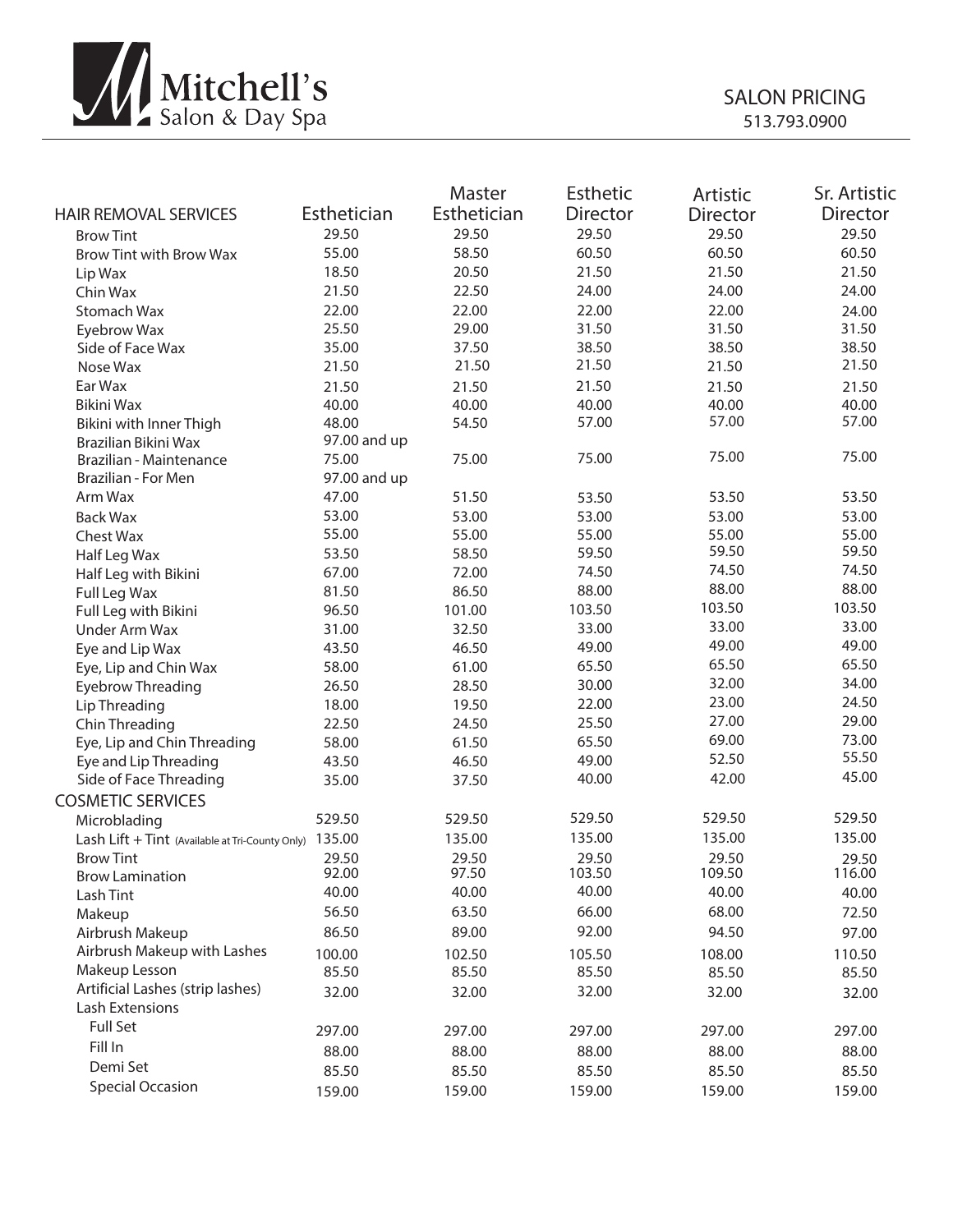

## SKIN INSTITUTE

|                                             |             | Master                                 | <b>Esthetic</b> | Artistic | Sr. Artistic    |
|---------------------------------------------|-------------|----------------------------------------|-----------------|----------|-----------------|
| <b>SPA FACIALS</b>                          | Esthetician | Esthetician                            | Director        | Director | <b>Director</b> |
| Euphoria Spa Facial                         | 93.00       | 98.50                                  | 104.00          | 110.00   | 116.50          |
| Deluxe Euphoria with Microcurrent           | 125.00      | 130.50                                 | 136.00          | 142.00   | 148.50          |
| Sensitive Skin CBD Facial                   | 92.00       | 97.50                                  | 103.50          | 109.50   | 116.00          |
| Herbal Poultice Contouring Facial Treatment | 136.00      | 144.50                                 | 153.50          | 162.00   | 171.50          |
| Express Spa Facial                          | 68.00       | 72.00                                  | 76.00           | 80.00    | 85.50           |
| <b>Gentleman's Treatment Facial</b>         | 83.00       | 89.00                                  | 93.00           | 99.50    | 105.50          |
| <b>Back Facial</b>                          | 79.50       | 84.00                                  | 89.00           | 94.00    | 100.00          |
| AGE MANAGEMENT THERAPY                      |             |                                        |                 |          |                 |
| Vitamin C Infused Anti-Aging Facial with    | 127.50      | 135.00                                 | 143.00          | 151.00   | 160.50          |
| Microcurrent                                |             |                                        |                 |          |                 |
| <b>Facial Rejuvenation Treatment</b>        | 116.50      | 116.50                                 | 116.50          | 116.50   | 116.50          |
| Dermaplane                                  | 85.50       | 85.50                                  | 85.50           | 85.50    | 85.50           |
| <b>MICROCURRENT</b>                         |             | \$32.00 Additional charge with facial. |                 |          |                 |

Microcurrent Therapy incorporated with any facial maximizes penetration of active ingredients and stimulates collagen and elastin production to help reconstruct firm, healthy skin. Results are immediately noticeable.

### PEELS

| PCA Skin Sensi Peel                         | 135.00 - Includes Post-Care Kit.                              |        |        |        |        |  |  |
|---------------------------------------------|---------------------------------------------------------------|--------|--------|--------|--------|--|--|
| PCA Skin Jessner's Peel 2.0                 | 135.00 - Prior Consultation Required. Includes Post-Care Kit. |        |        |        |        |  |  |
| PCA Skin Blended TCA Peel                   | 135.00 - Prior Consultation Required. Includes Post-Care Kit. |        |        |        |        |  |  |
| <b>PCA Skin Retinol Treatment</b>           | 162.00 - Prior Consultation Required. Includes Post-Care Kit. |        |        |        |        |  |  |
| TREATMENT FACIALS                           |                                                               |        |        |        |        |  |  |
| Calming Rosacea Facial                      | 86.00                                                         | 90.50  | 95.00  | 101.50 | 108.00 |  |  |
| <b>Brightening Facial</b>                   | 103.00                                                        | 109.50 | 115.50 | 122.50 | 129.50 |  |  |
| Purifying Acne Treatment Facial             | 79.50                                                         | 84.00  | 89.00  | 94.00  | 100.00 |  |  |
| Oxygen Treatment Facial                     | 103.00                                                        | 109.50 | 116.00 | 123.00 | 130.50 |  |  |
| Perfecting Neck, Decollete & Hand Treatment | 81.00                                                         | 81.00  | 81.00  | 81.00  | 81.00  |  |  |
| Microcurrent Only                           | 78.50                                                         | 83.00  | 88.50  | 93.00  | 99.00  |  |  |
|                                             |                                                               |        |        |        |        |  |  |

## HEAVENLY BODY TREATMENTS

| MITCHELL'S SIGNATURE SPA SERVICE                                                            |        |        |        |        |        |
|---------------------------------------------------------------------------------------------|--------|--------|--------|--------|--------|
| Mitchell's Seventh Heaven Full Body                                                         |        |        |        |        |        |
| Treatment & Vichy Shower (Women / Kenwood only) 186.00                                      |        | 186.00 | 186.00 | 186.00 | 186.00 |
| <b>BODY TREATMENTS</b>                                                                      |        |        |        |        |        |
| Salt Glow Body Scrub & Vichy Shower (Kenwood)                                               | 86.50  | 86.50  | 86.50  | 86.50  | 86.50  |
| Seaweed Body Treatment (Women Only)                                                         | 143.00 | 143.00 | 143.00 | 143.00 | 143.00 |
| Vichy Shower (Kenwood)                                                                      | 46.00  | 46.00  | 46.00  | 46.00  | 46.00  |
| ARTIFICIAL TANNING                                                                          |        |        |        |        |        |
| Airbrush Tan (Available at West Chester Only)                                               | 49.50  | 49.50  | 49.50  | 49.50  | 49.50  |
| Buff N'Tan (Women Only)                                                                     | 65.00  | 68.50  | 72.50  | 77.00  | 81.00  |
| *Caribbean Sugar Glow Treatment<br>(Women Only)(Available at Kenwood and West Chester Only) | 133.50 | 133.50 | 133.50 | 133.50 | 133.50 |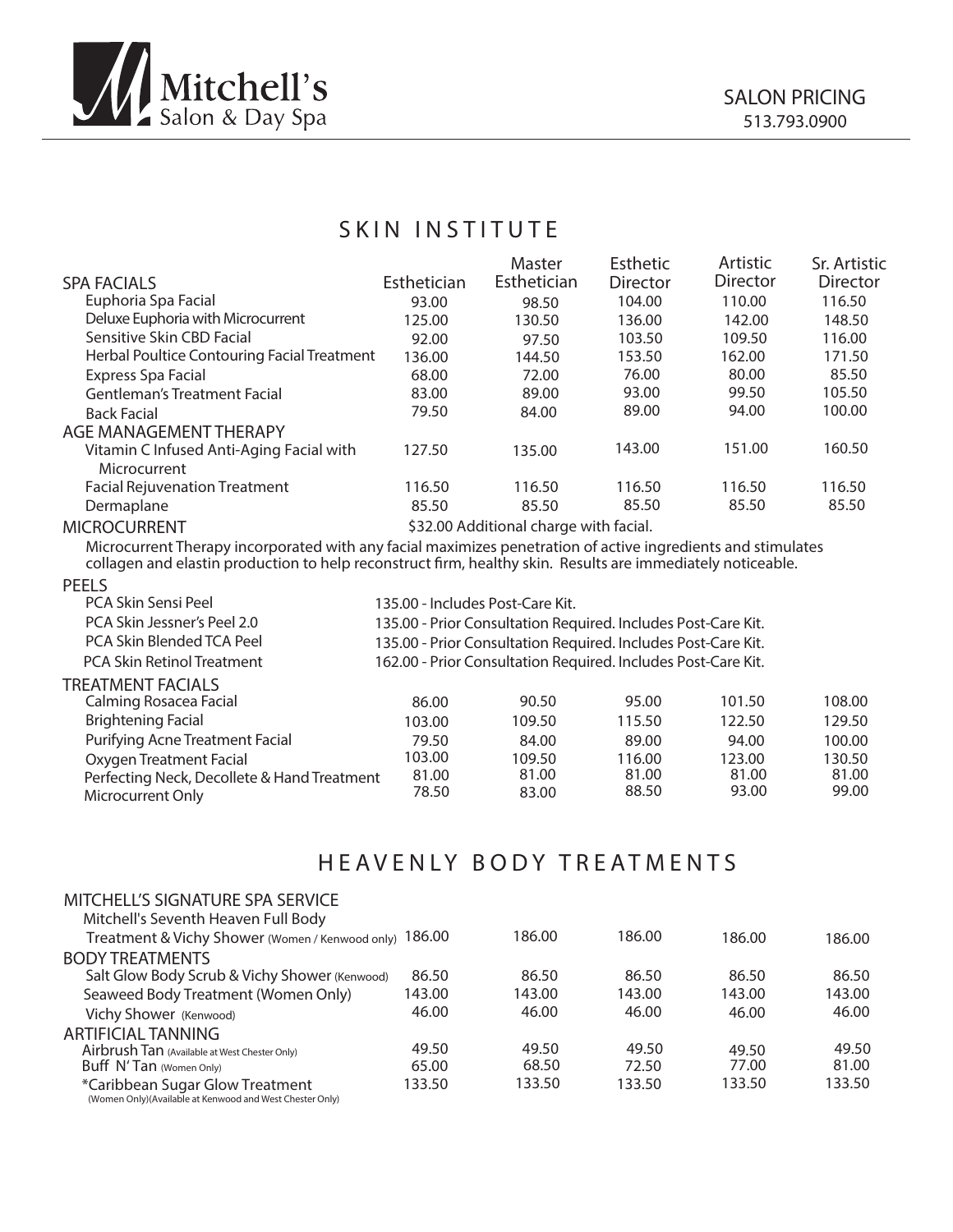

| <b>THERAPEUTIC MASSAGE</b>                         | Massage<br><b>Therapist</b> | Master<br>Massage<br>Therapist | Massage<br>Director | Senior<br>Massage<br><b>Director</b> |
|----------------------------------------------------|-----------------------------|--------------------------------|---------------------|--------------------------------------|
| Bamboo Fusion Massage                              | 110.50                      | 117.00                         | 124.50              | 132.00                               |
| Hot Stone Massage                                  | 110.50                      | 117.00                         | 124.50              | 132.00                               |
| CBD Infused Full Body Therapeutic Massage (1 hour) | 106.00                      | 114.00                         | 122.50              | 132.00                               |
| Herbal Poultice Body Treatment                     | 153.50                      | 165.00                         | 177.50              | 190.50                               |
| <b>Full Body Therapeutic Massage</b>               | 87.00                       | 93.00                          | 99.50               | 106.00                               |
| <b>Full Body Therapeutic Massage</b>               | 391.50                      | 418.50                         | 447.75              | 477.00                               |
| (Package of Five)                                  |                             |                                |                     |                                      |
| Half Hour Massage                                  | 68.00                       | 71.50                          | 74.50               | 80.00                                |
| 20 Minute Remedy                                   | 37.00                       | 37.00                          | 37.00               | 37.00                                |
| Aromatherapy Massage (1 hour)                      | 92.50                       | 98.00                          | 104.00              | 110.00                               |
| Full Body Therapeutic Massage w/                   |                             |                                |                     |                                      |
| Seaweed Body Treatment (Women Only)                | 175.00                      | 180.50                         | 186.00              | 192.00                               |
| Maternity Massage (1/2 hour)                       | 68.00                       | 68.00                          | 74.50               | 80.00                                |
| Maternity Massage (1 hour)                         | 87.00                       | 93.00                          | 99.50               | 106.00                               |
| Anti-Stress Massage                                | 75.50                       | 81.50                          | 87.50               | 94.00                                |
| 90 Minute Massage                                  | 127.00                      | 136.50                         | 147.00              | 157.50                               |
| Natural Elements Massage                           | 133.50                      | 139.50                         | 146.00              | 151.50                               |
|                                                    |                             |                                |                     |                                      |

Massages can be together upon request at Kenwood, West Chester and Tri-County.

## SPA TREATS DESIGNED FOR TWO TIME TOGETHER

Whether it's your mother, sister, friend or beau, it's always twice the fun when you share a Mitchell's Time Together. Enjoy a specially designed package for two.

## Choose from One of Five Scrumptious Packages:

| MASSAGE FOR TWO.                                                                                                                 | 1 hr        | \$186.00 |
|----------------------------------------------------------------------------------------------------------------------------------|-------------|----------|
| Request together or separate rooms.                                                                                              |             |          |
| MANICURE & SIGNATURE WHIRLPOOL PEDICURE FOR TWO.                                                                                 | 2 hr        | \$187.20 |
| Includes complimentary beverage, fruit & cheese tray.                                                                            |             |          |
| SIGNATURE WHIRLPOOL PEDICURE & MASSAGE FOR TWO.                                                                                  | 2 hr 30 min | \$302.40 |
| Includes complimentary beverage, fruit & cheese tray.                                                                            |             |          |
| MANICURE, SIGNATURE WHIRLPOOL PEDICURE & EUPHORIA SPA FACIAL FOR TWO.                                                            | 3 hr 15 min | \$396.00 |
| Includes complimentary beverage, fruit & cheese tray.                                                                            |             |          |
| MANICURE, SIGNATURE WHIRLPOOL PEDICURE & MASSAGE FOR TWO.                                                                        | 3 hr 15 min | \$354.60 |
| Includes complimentary beverage, fruit & cheese tray.<br>Twosomes will be seated by each other for manicure & pedicure services. |             |          |

Massages can be together upon request at Kenwood, West Chester and Tri-County.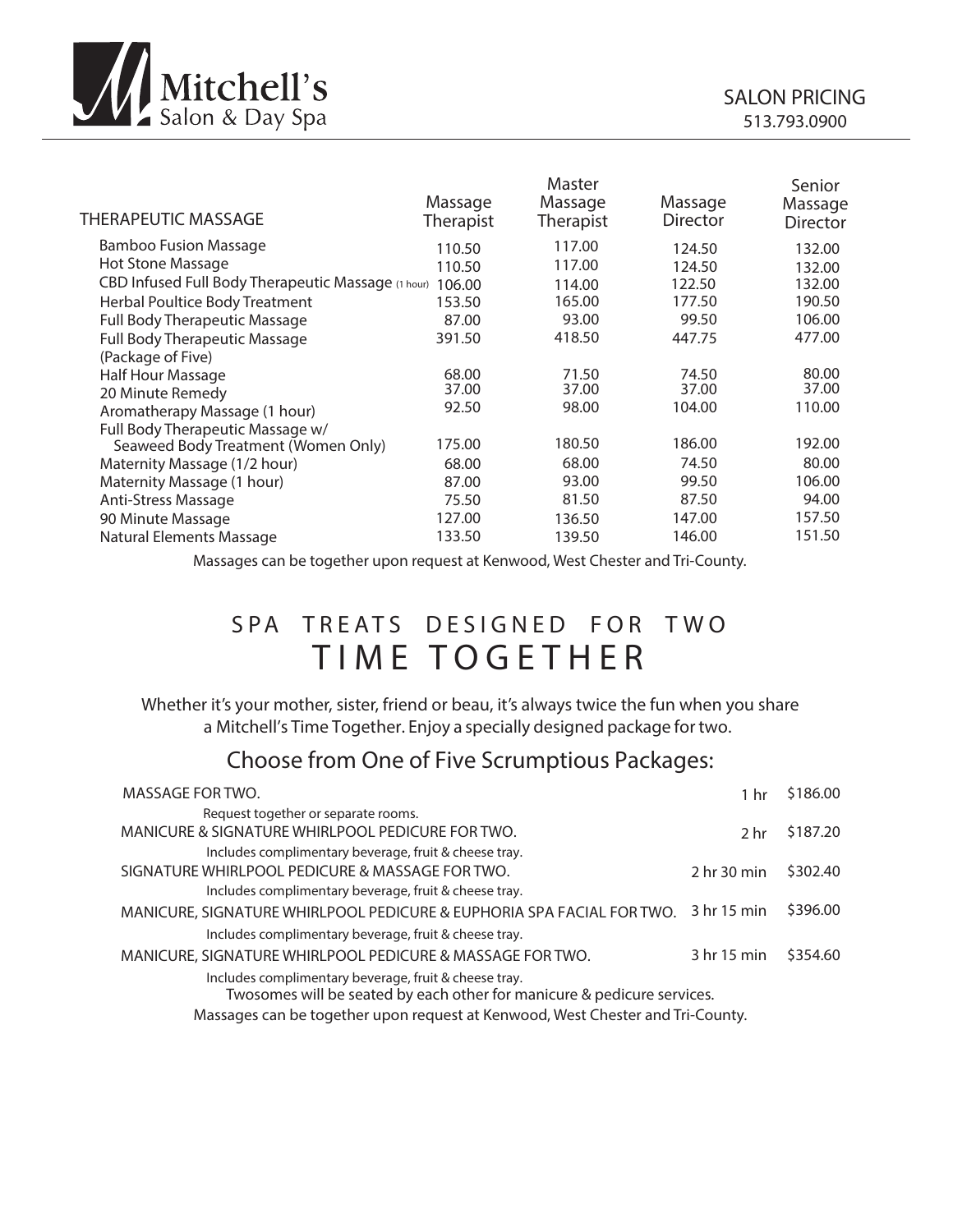

## BEAUTY & SPA PACKAGES

Enjoy a spa package or a gift certificate customized for its recipient, available for any service or denomination. To purchase, visit any of our five locations, call 513.793.0900 to order by phone, or order from our website where you can choose from three convenient delivery methods: print, email, or mail. www.MitchellsSalon.com Cannot be combined with other coupons, discounts or Promotional Gift Certificates.

| <b>FULL DAY BEAUTY PACKAGES</b><br>*Grand Escape. A complete retreat for mind and body.<br>Mitchell's Signature Seventh Heaven Full Body Treatment with Vichy Shower, Hot Stone Manicure, Hot Stone<br>Pedicure, Conditioning Hair Treatment, Blowout, Makeup Application and Complimentary Lunch. | 6 hrs 45 min                | \$429.00 |
|----------------------------------------------------------------------------------------------------------------------------------------------------------------------------------------------------------------------------------------------------------------------------------------------------|-----------------------------|----------|
| Head to Toe. Transform your skin, nails and hair.<br>Signature Euphoria Spa Facial, Signature Full Body Therapeutic Massage, Collagen Infused Pedicure, Manicure<br>Conditioning Hair Treatment, Master Haircut & Finished Design, Makeup Application & Complimentary Lunch.                       | 6 hrs 45 min                | \$402.00 |
| <b>HALF DAY BEAUTY PACKAGE</b><br>Essential Earth. Earth, water and fire combine to take you back to nature. (Women Only)<br>Seaweed Body Treatment, Hot Stone Full Body Massage, Hot Stone Manicure.                                                                                              | 4 hrs 30 min \$285.30       |          |
| RELAXATION PACKAGE. The name says it all.<br>Signature Euphoria Spa Facial, Signature Full Body Therapeutic Massage, Signature Whirlpool Pedicure, Manicure.                                                                                                                                       | 4 hrs 30 min                | \$264.15 |
| MOM-TO-BE MATERNITY PACKAGE. Relaxation tailored for our expectant mother's.<br>Signature Whirlpool Pedicure, Maternity Massage.                                                                                                                                                                   | 2 hrs 45 min                | \$149.40 |
| STRESS RELIEF. Creates a state of natural calm and serenity.<br>Natural Elements Massage, Signature Euphoria Spa Facial, Signature Whirlpool Pedicure.                                                                                                                                             | 4 hrs                       | \$279.90 |
| DEFINING MOMENT. The most effective facial for instant results. Targets fine lines and deep wrinkles.<br>Vitamin C Infused Angti-Aging Facial with Microcurrent, Signature Whirlpool Pedicure, Manicure.                                                                                           | 3 hrs 15 min                | \$213.30 |
| AWAKENING. Boosts collagen to reduce fine lines and restores your skin's youthful appearance.<br>Brightening Facial, Salt Glow Body Scrub.                                                                                                                                                         | 1 hr 45 min                 | \$175.95 |
| TUNE UP. Pampering can fit your schedule.<br>Express Spa Facial, Half Hour Massage, Manicure.                                                                                                                                                                                                      | 2 hrs 15 min                | \$155.25 |
| I'M GOING OUT. Put on your best dress and we'll do the rest.<br>Manicure, Master Haircut & Finish Design, Makeup Application.                                                                                                                                                                      | 2 hrs 15 min                | \$137.25 |
| <b>GENTLEMAN'S PACKAGE.</b><br>Men's Haircut & Finish Design, Signature Full Body Therapeutic Massage, Men's Manicure.                                                                                                                                                                             | 2 hrs 45 min \$151.65       |          |
| MANICURE PEDICURE COMBO.<br>Must be scheduled in same day to receive combo pricing. Not valid with other coupons,<br>package discounts or discounted gift certificates.                                                                                                                            | 2 hrs<br>\$85.50 - \$118.00 |          |